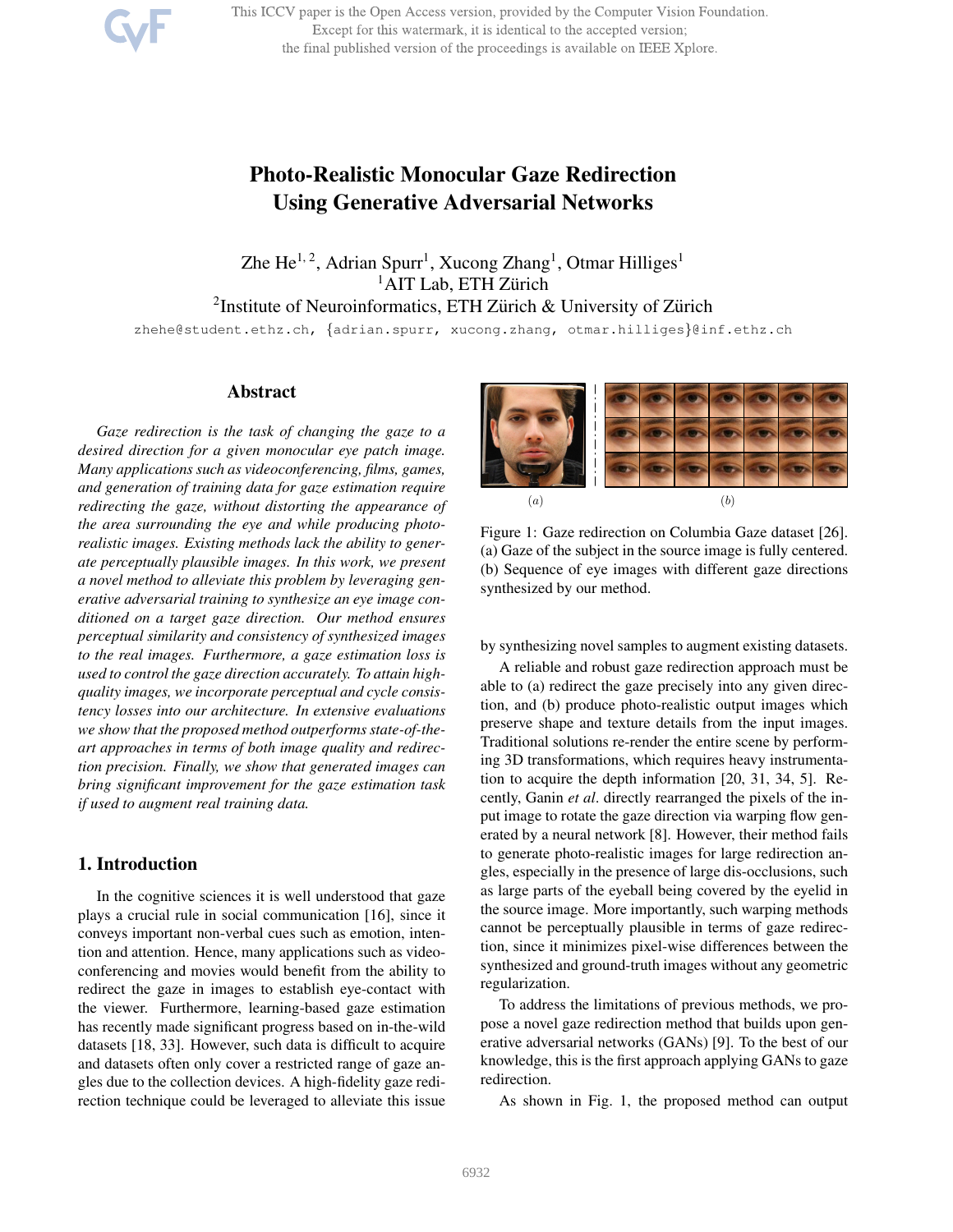

Figure 2: Overview of our proposed method. (a) Generator G takes the original eye image  $x_r$  and target gaze direction  $d_q$ as input, and outputs the synthesized redirected eye image  $x_q$ . And then  $x_q$  and the source gaze direction  $d_r$  are fed into G to reconstruct the  $x_{r}$ ec. (b) Discriminator D is trained to discriminate real and synthesized images, and it also estimates the gaze direction to calculate the gaze estimation loss. *VGG* takes synthesized image  $x_q$  and ground-truth image  $x_t$  to produces perceptual losses for the refinement of generated images. Please refer to Sec. 3.1 for details.

photo-realistic eye images from a single monocular RGB image, while accurately preserving the desired gaze directions. More specifically, we use a conditional GAN [23] as backbone for our architecture shown in Fig. 2. The generator G takes a real eye image as input and generates a new synthetic eye image. Our main contribution is a novel discriminator  $D$  that serves the dual purpose of i) ensuring that generated images are realistic, as is common in many GAN formulations, and ii) ensuring that the gaze direction in the output coincides with the input gaze direction which was fed to the generator. This is achieved by incorporating a gaze estimator into the discriminator network. Furthermore, we seek to enhance the perceptual similarity between the generated patch and its ground-truth reference. To this end, we utilize a perceptual loss that penalizes discrepancies between features extracted from the generated images and the ground-truth images by a separate pre-trained neural network. Finally, to ensure that personalized features are not lost in the process of gaze redirection, we use a cycle-consistency loss that enforces consistency between the source image and the generated eye-patch.

We evaluate our method in quantitative experiments and via a qualitative user study. Furthermore, we argue that the pixel-wise difference as a metric of image quality is not suitable for the task of gaze redirection, since it does not correlate with visual perception. To address this, we propose to use LPIPS [32], image blurriness and gaze estimation error as metrics for our quantitative evaluations. Providing further evidence for the high-quality of the generated images, we show in a controlled experiment that the synthetic samples can be used to augment the training data for a gaze estimation network. Our results show significant improvements in terms of angular gaze error compared to training with real images only. This suggests that our method can be an important tool to further enhance the accuracy attained by deep-learning based gaze estimators.

Our main contributions can be summarized as follows:

- We propose a novel gaze redirection approach in monocular eye images. Technically this is achieved via a feature loss, gaze regularization, and adversarial training. To the best of our knowledge, it is the first GANs-based method for this task.
- We conduct thorough qualitative and quantitative evaluations on the gaze redirection task, showing that our method achieves state-of-the-art performance.
- Finally, we show the potential of leveraging gaze redirection to synthesize training data for the gaze estimation task via training data augmentation.

# 2. Related Work

Gaze Manipulation Approaches that redirect gaze can be divided into two groups: novel-view synthesis and monocular-gaze synthesis.

Novel-view synthesis methods [20, 31, 34, 5] render a scene containing the face of a subject from a given viewpoint to mimic gazing at the camera. These methods require a depth map of the face, and then synthesize a new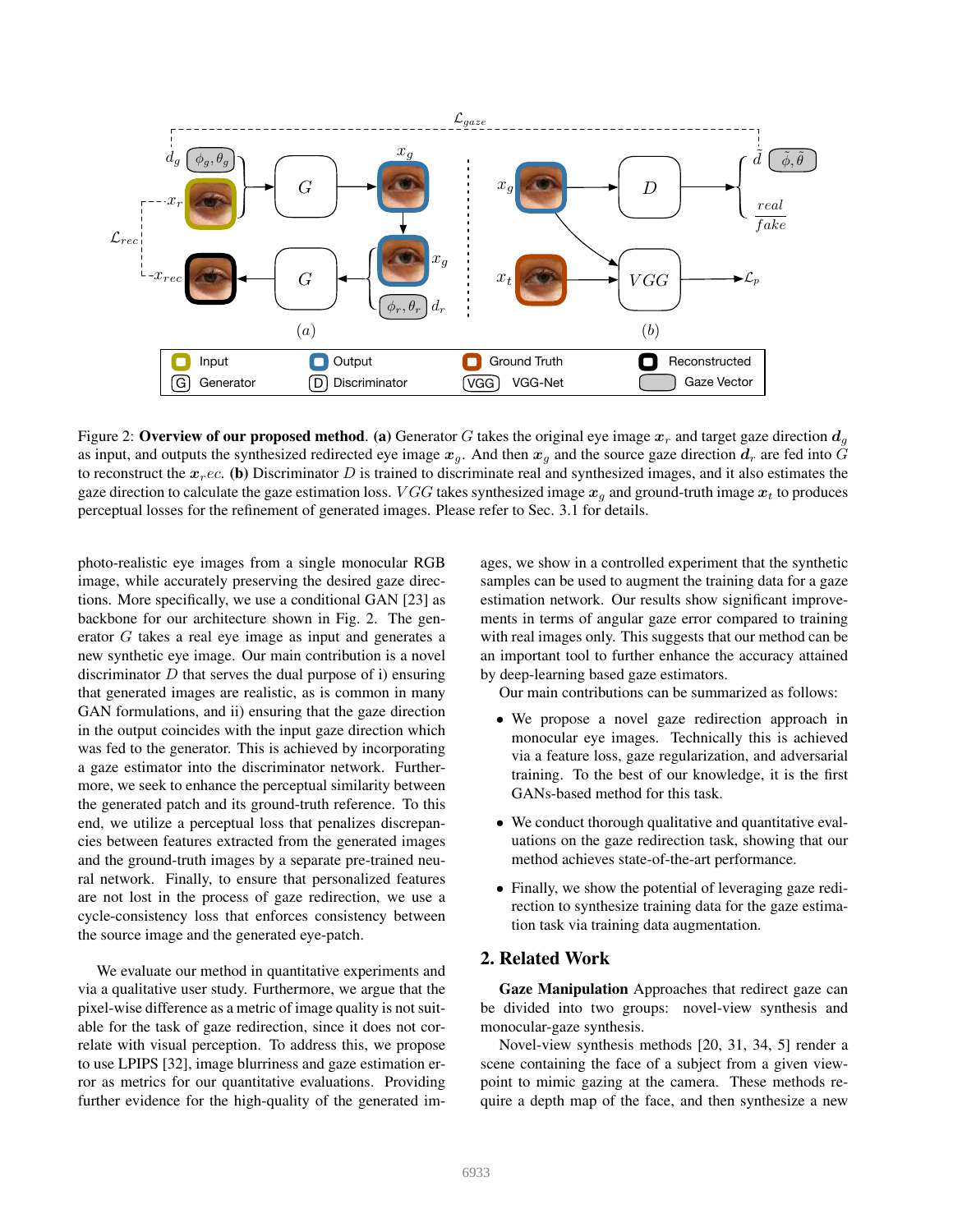image of the subject with redirected gaze by performing 3D transformations. These approaches mainly serve the purpose of correcting gaze in video conferencing, where the camera is placed at a fixed distance from the screen. However, these methods require dedicated hardware to acquire depth. Furthermore, they alter the entire scene, which limits their applicability.

Monocular-gaze synthesis also aim to change the gaze within the eye region. Wolf *et al*. [28] proposes to replace the eyes in the image with eyes from the same person while looking into a different direction . Although this method retains the realism of eyes after editing, it requires collecting abundant eye images in advance. Furthermore, the movements of the eyelid are ignored in this approach. Recently, a number of warping-based methods have been proposed [8, 17]. These methods use random forests or deep neural networks to learn a flow field to move pixels from the input image to the output image with the desired gaze direction. However, such methods can not handle situations where part of the eye is occluded, since they only replace pixels with existing pixels from the original image without generating any new pixels. Euclidean distance is commonly used as error metric in warping-based methods [8, 17]. However, this does not accurately reflect the perceptual difference between images. A number of approaches based on 3D modeling have been proposed [3, 29]. A 3D model is used to fit both texture and shape of the source eye patch, and then the synthesized eyeballs are superimposed on the source image. However, modeling methods make strong assumptions that do not hold in practice. Therefore, they can not handle images with eyeglasses and other high-variability inter-personal differences.

Generative Adversarial Networks GANs [9] have successfully been applied to many computer vision tasks, such as image super-resolution [21] and image compression [1], and a myriad of further variants have been proposed in recent years (e.g., [22, 2, 4, 4, 10]). GAN-based approaches have also been proposed for the task of image-to-image translation, resulting in impressive results [23, 12]. However, these methods typically require paired data to train. Zhu *et al*. proposed CycleGAN which functions without such requirement [35]. Several derivatives of CycleGAN exist for various tasks [11, 30]. Our method is based on the GAN model while differing from these works in two aspects. First, we focus on a different task, namely that of gaze redirection. Second, we use a number of special purpose losses, including a perceptual loss between groundtruth and synthesized images and a gaze direction preservation loss for training, which we show experimentally to significantly impact the models performance.

## 3. Approach

## 3.1. Overview

Our goal is to learn a generator  $G$  which can redirect the eye gaze contained in an image into any direction. Given an RGB image of an eye patch  $x_r \in \mathbb{R}^{H \times W \times 3}$  and a target gaze direction vector  $d_q = [\phi_q, \theta_q]$ , where  $\phi_q \in \mathbb{R}$  and  $\theta_g \in \mathbb{R}$  denote the target yaw and pitch angles respectively, the task is to redirect the gaze depicted in  $x_r$  to correspond to the angles of the target vector  $d<sub>q</sub>$ , resulting in an output image  $x<sub>q</sub>$ . This output needs to satisfy two requirements. First, it needs to look real and consistent. This requires that both shape and texture of  $x_q$  are indistinguishable from those of real data. To this end, we employ a discriminator D that discriminates between generated and real eye images. In order to refine the generated image more, we introduce a feature-based loss that penalizes discrepancies between generated images and ground-truth images. Second, the eye gaze direction in  $x_q$  should look in the direction that the target gaze  $d_q$  indicates. This is accomplished via an auxiliary eye gaze estimator  $D_{qaze}$  that enforces the gaze direction. Fig. 2 provides the full overview of the method. We discuss the components in more detail below.

## 3.2. Objectives

Our method extends the GAN framework via integration of novel loss terms discussed below. The backbone is formed by an existing conditional GAN framework.

Adversarial Loss We build upon WGAN-GP [10] due to its stable performance and adopt its adversarial loss to train the discriminator  $D$  and generator  $G$ , extending  $G$  to take conditional input:

$$
\mathcal{L}_{adv} = \mathbb{E}_{\boldsymbol{x}_r \sim p_{\boldsymbol{x}_r}(\boldsymbol{x})} [D_{adv}(\boldsymbol{x}_r) - D_{adv}(G(\boldsymbol{x}_r, \boldsymbol{d}_g))] + \lambda_{gp} \mathbb{E}_{\hat{\boldsymbol{x}} \sim p_{\hat{\boldsymbol{x}}}(\hat{\boldsymbol{x}})} [(\|\nabla_{\hat{\boldsymbol{x}}} D_{adv}(\hat{\boldsymbol{x}})\|_2 - 1)^2]
$$
(1)

In Eq. 1,  $p_{x_r}(\boldsymbol{x})$  denotes the probability distribution of real images.  $D_{adv}(x)$  is the output of the discriminator. The last term is the gradient penalty, which is used to maintain the 1-Lipschitz continuity of  $D_{adv}$ . The hyperparameter  $\lambda_{gp}$ controls the strength of gradient penalty, and we use  $\lambda_{qp} =$ 10 in all experiments.

Gaze Estimation Loss One of our core contributions is the incorporation of an auxiliary gaze estimator  $D_{\textit{gaze}}$  into the GAN framework.  $D_{gaze}$  is trained on real images and gaze direction pairs  $(x_r, d_r)$  using MSE loss:

$$
\mathcal{L}_{gaze}^D = \mathbb{E}_{\boldsymbol{x}_r \sim p_{\boldsymbol{x}_r}(\boldsymbol{x})} ||\boldsymbol{d}_r - D_{gaze}(\boldsymbol{x}_r)||_2^2 \quad , \qquad (2)
$$

where in practice,  $D_{gaze}$  shares some layers with  $D_{adv}$ .

For training G, the generated image  $x_q = G(x_r, d_q)$  is fed into the gaze estimator  $D_{gaze}$ . Discrepancies between the estimated gaze  $D_{gaze}(x_g)$  and the target gaze  $d_g$  are used as a loss to penalize  $\overline{G}$ . More specifically, we add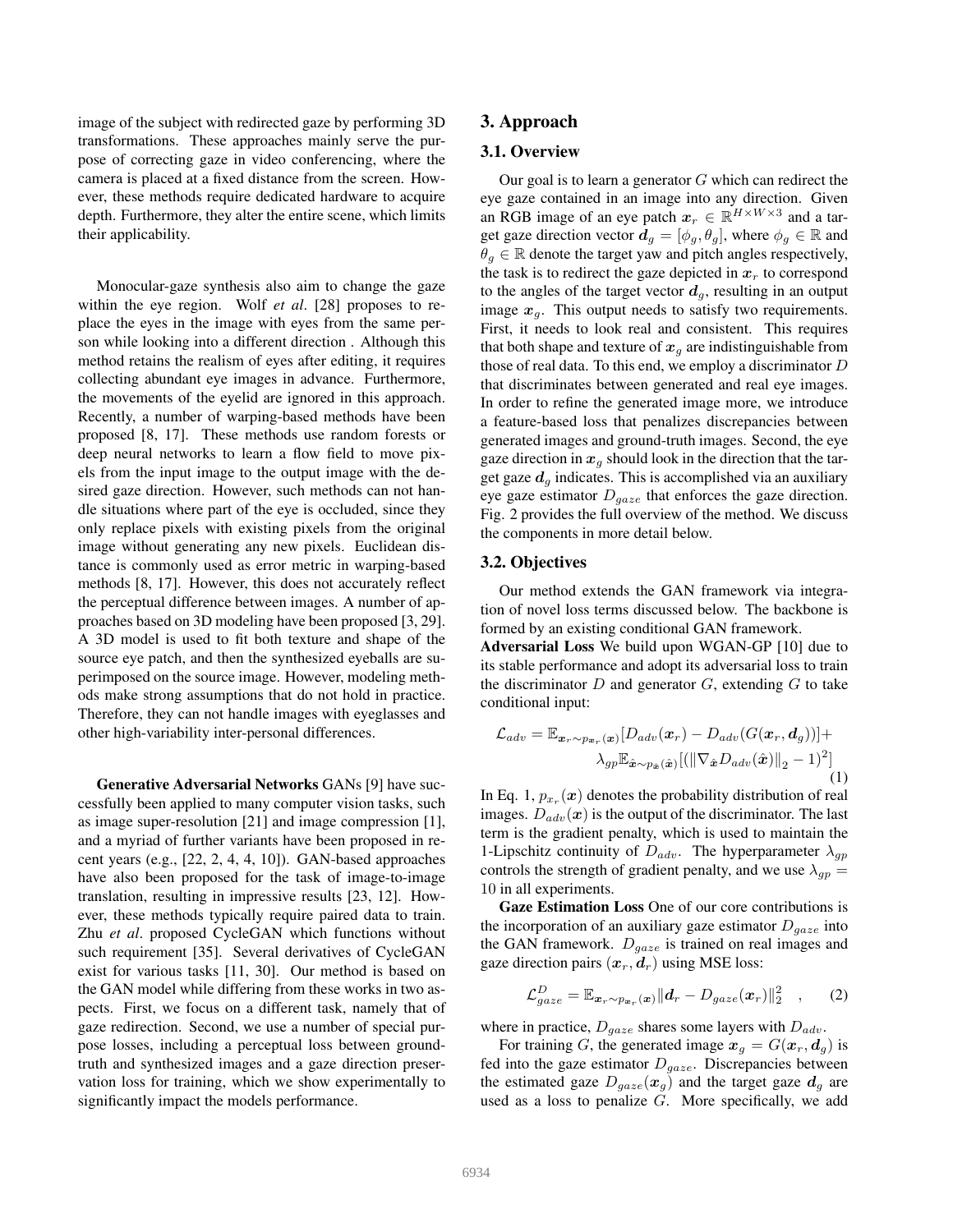the following loss function to the training objective of  $G$ , keeping the weights of  $D_{gaze}$  fixed:

$$
\mathcal{L}_{gaze}^G = \mathbb{E}_{\boldsymbol{x}_r \sim p_{\boldsymbol{x}_r}(\boldsymbol{x})} ||\boldsymbol{d}_g - D_{gaze}(G(\boldsymbol{x}_r, \boldsymbol{d}_g))||_2^2 \qquad (3)
$$

Reconstruction Loss The above two loss terms can force the generated eye patch images to be photo-realistic, and ensure redirection of the gaze directions simultaneously. However, none of these losses ensure that personalized features, such as eyeglasses, skin tone or eyebrow are maintained during the redirection process. This is an important feature in many of the envisioned application scenarios such as video-conferencing or interactive videos. Following [35] we enforce cycle consistency, penalizing bad reconstruction as follows:

$$
\boldsymbol{x}_{rec} = G(G(\boldsymbol{x}_r, \boldsymbol{d}_g), \boldsymbol{d}_r) \tag{4}
$$

$$
\mathcal{L}_{rec} = \mathbb{E}_{\boldsymbol{x}_r \sim p_{\boldsymbol{x}_r}(\boldsymbol{x})} || \boldsymbol{x}_r - \boldsymbol{x}_{rec} ||_1 \tag{5}
$$

Here we ask the network to first redirect the gaze to a desired direction and consecutively we generate a third image with the original gaze as target. Above loss ensures that the input and twice-encoded image are as similar as possible.

By penalizing the reconstruction discrepancies, we force the generator to maintain personalized features of the eye, which otherwise would be lost. We use the L1 loss, since it empirically performed better in comparison to the L2 loss.

Perceptual Loss In our task, human gaze only depends on pitch and yaw angles, which makes it easy to attain a ground-truth gaze images by simply asking the subject to look at the target direction. These ground-truth images can also be incorporated into the training process. One possible approach is to use Mean Squared Error (MSE) between the ground-truth images and generated images as a penalty term. However, applying a MSE loss on generated images would be too strict, as it penalizes pixel-wise discrepancies in all aspects, where minor misalignment could lead to a large MSE while humans would hardly be able to tell the differences (see Table. 1). Alternatively, we adopt the perceptual losses proposed in [13] to penalize the generator G for generating images which do not match ground-truth images perceptually. For this purpose, we use a VGG-16 net [25] pre-trained on ImageNet [19].

Let  $\psi$  denote the pre-trained VGG-16 network,  $\psi_i(\mathbf{x}) \in$  $\mathbb{R}^{H_j \times W_j \times C_j}$  is the activation of j-th layer of  $\psi$ . Two perceptual losses, the content loss  $\mathcal{L}_c$  and style loss  $\mathcal{L}_s$ , are defined as follows,

$$
\mathcal{L}_c = \mathbb{E}_{\mathbf{x}_r \sim p_{\mathbf{x}_r}(x)} \left[ \frac{1}{H_j W_j C_j} \|\psi_j(G(\mathbf{x}_r, \mathbf{d}_g)) - \psi_j(\mathbf{x}_t)\|^2 \right]
$$

$$
\begin{array}{cc} & & (6) \\ J & & \end{array}
$$

$$
\mathcal{L}_s = \mathbb{E}_{\boldsymbol{x}_r \sim p_{\boldsymbol{x}_r}(x)} \left[ \sum_{j=1}^r \| f_j(G(\boldsymbol{x}_r, \boldsymbol{d}_g)) - f_j(\boldsymbol{x}_t) \|^2 \right] \tag{7}
$$

In Equation 7,  $\mathcal{L}_s$  is the sum of all style losses from the 1-st layer to the J-th layer of the VGG net.  $f_i(\boldsymbol{x})$  denotes the Gram matrix, which is defined as:

$$
f_j(\boldsymbol{x})_{c,c'} = \frac{1}{N_j} \sum_{h}^{H_j} \sum_{w}^{W_j} \psi_j(\boldsymbol{x})_{h,w,c} \psi_j(\boldsymbol{x})_{h,w,c'} \quad (8)
$$

$$
N_j = H_j W_j C_j \tag{9}
$$

Optimizing the content loss encourages  $x<sub>q</sub>$  to perceptually resemble  $x_t$  in terms of overall structure and spatial relation. Meanwhile, by minimizing the style loss, the generator tries to refine the details of  $x<sub>g</sub>$ , such as color and texture, to increase the similarity to  $x_t$ . The perceptual loss is the sum of content loss and style loss:

$$
\mathcal{L}_p = \mathcal{L}_c + \mathcal{L}_s \tag{10}
$$

Overall Objectives The final training objectives consists of two parts, one for  $G$  and  $D$  respectively:

$$
\mathcal{L}_G = -\mathcal{L}_{adv} + \lambda_p \mathcal{L}_p + \lambda_{gaze} \mathcal{L}_{gaze}^G + \lambda_{rec} \mathcal{L}_{rec}
$$
 (11)

$$
\mathcal{L}_D = \mathcal{L}_{adv} + \lambda_{gaze} \mathcal{L}_{gaze}^D \tag{12}
$$

Where  $\lambda_p$ ,  $\lambda_{gaze}$  and  $\lambda_{rec}$  are the hyperparameters that control the contribution of each loss term. In all experiments, we set them to  $\lambda_p = 100$ ,  $\lambda_{gaze} = 5$ ,  $\lambda_{rec} = 50$ .

## 4. Implementation

#### 4.1. Network Architecture

Generator The generator takes an RGB eye patch image  $x \in \mathbb{R}^{H \times W \times 3}$  and a gaze direction vector  $d \in \mathbb{R}^2$  as input. *d* is expanded into  $\mathbb{R}^{\overline{H} \times W \times 2}$  by channel-wise duplication, such that  $x$  and  $d$  can be concatenated depth-wise. We use a modified variant of the generator architecture introduced in [13], the details of which can be found in the supplementary.

Discriminator We modified the last layer of the discriminator architecture of WGAN-GP [10] to have two output branches: one performs real/fake discrimination and another one outputs gaze estimates respectively.

VGG-16 We use the standard architecture of VGG-16 introduced in [25]. We use the activation of the 5th layer to produce the content loss, and the 1st to 4th layers to produce the style loss.

#### 4.2. Training Details

For all the following experiments, we use Adam [15] optimizer with  $\beta_1 = 0.5$ ,  $\beta_2 = 0.999$ . Our model is trained for 300 epochs with batch size 32. The learning rate is set to 0.0002 for the first 150 epochs, and linearly decays to 0 during the next 150 epochs. For every update of the generator, we update the discriminator five times. The training process takes about 16 hours on a single NVIDIA $^{\circledR}$  1080Ti GPU.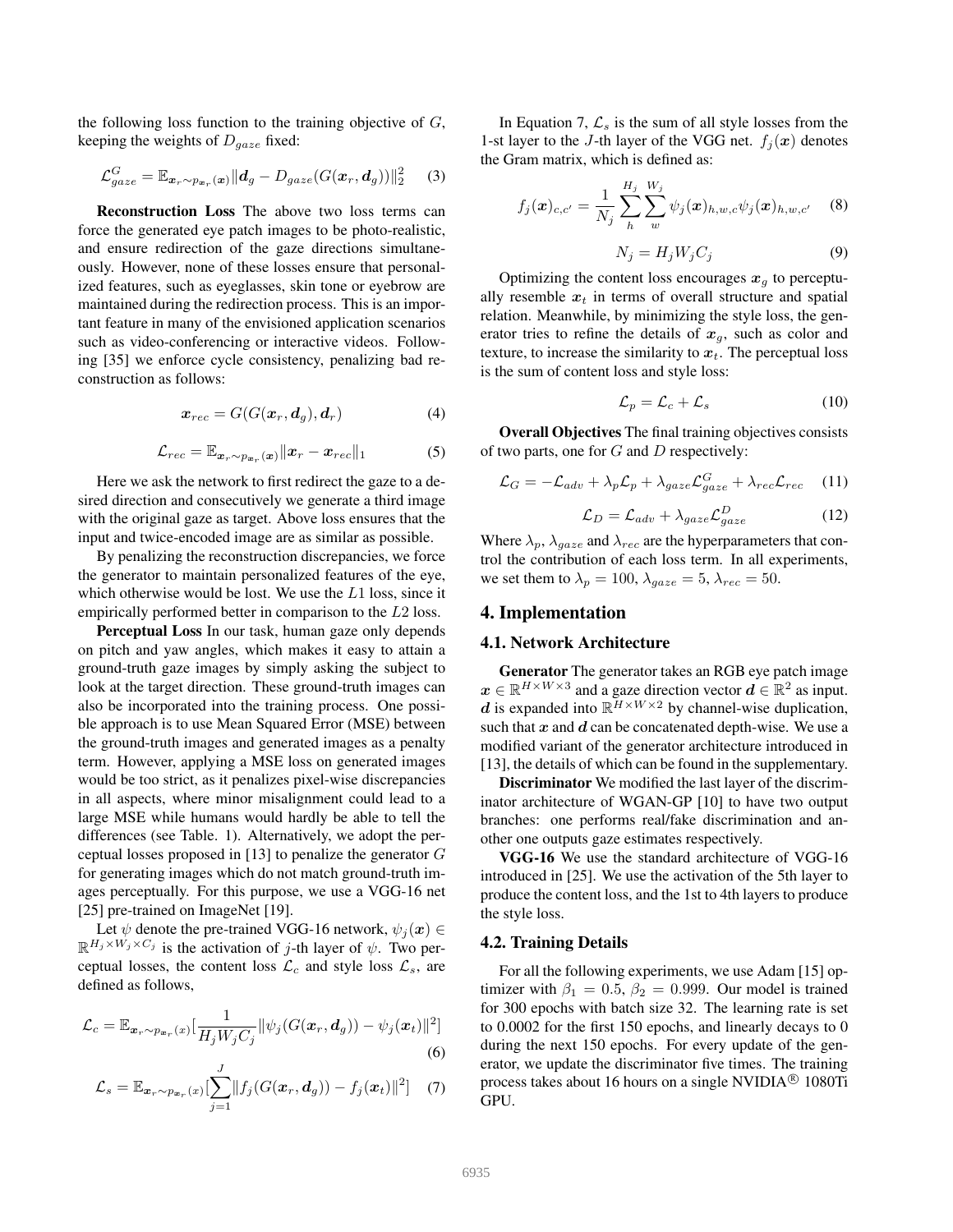| (a) Eye patch | (b) Blurred | (c) Noisy | (d) Shifted |
|---------------|-------------|-----------|-------------|
|               |             |           |             |
| <b>MSE</b>    | 69.57       | 155.36    | 176.06      |
| <b>LPIPS</b>  | 0.122       | 0.106     | 0.016       |

Table 1: Examples of image degradations. (a) Eye patch from training set. (b) Blurred with Gaussian filter. (c) With random Gaussian noise. (d) Shifted up by one pixel.

## 5. Experiments

In this section, we detail the quantitative and qualitative experiments that were conducted to evaluate our approach.

#### 5.1. Metrics

As mentioned before (see Sec. 1), gaze redirection models are required to be precise in redirecting and to produce photo-realistic and consistent images. Correspondingly, the evaluation metrics need to be able to assess these aspects. In previous work of monocular gaze manipulation [8, 29], the mean squared error (MSE) was used as the metric to measure the similarity between the generated eye images and ground-truth eye images. This was used as a quantitative measure of performance. However, we argue that MSE is not the ideal metric for this task, as has been observed previously in related work [27]. To illustrate the issue, we created three types of image degradations compared to the ground-truth as shown in Table. 1. Qualitatively, Table. 1 d) is the most similar to the ground-truth Table. 1 a). However, when calculating the MSE, we see that this does not correlate well with one's qualitative judgment.

Instead, we propose to use the following three error metrics: LPIPS score, image blurriness and gaze estimation error.

LPIPS Score. We use the Learned Perceptual Image Patch Similarity (LPIPS) [32] metric to evaluate the visual quality of the generated gaze images. Different from traditional metrics, LPIPS is based on deep networks and aims to resemble human perception in image evaluation tasks. The LPIPS score is given as follows:

$$
d(\boldsymbol{x}, \boldsymbol{x}_0) = \sum_l \frac{1}{H_l W_l} \sum_{h,w} ||\boldsymbol{w}_l \odot (\hat{\boldsymbol{y}}_{hw}^l - \hat{\boldsymbol{y}}_{0hw}^l) ||_2^2
$$
 (13)

Where  $d(\mathbf{x}, \mathbf{x}_0)$  denotes the LPIPS score between the images  $x \in \mathbb{R}^{H \times W \times 3}$  and  $x_0 \in \mathbb{R}^{H \times W \times 3}$ . The variables  $\hat{\bm{y}}^l \in \mathbb{R}^{H_l \times W_l \times C_l}$  and  $\hat{\bm{y}}_0^l \in \mathbb{R}^{H_l \times W_l \times C_l}$  are the channelwise unit-normalized activation from the  $l$ -th layer of the backbone network and  $w_l \in \mathbb{R}^{C_l}$  are the trainable weights used for scaling the activations. In our work, we use the pre-trained Alex-Net [19] as a backbone,

When calculating LPIPS on the previous examples in Table. 1, we see that the scores agree more with human evaluation.

Image Blurriness (IB). To measure the blurriness of a generated gaze image, we use a Laplace filter  $k$  and perform convolution on the grayscale gaze image  $x_{gray}$ . Image blurriness can be acquired by calculating the reciprocal variance of the filtered image as shown in the following equations:

$$
k = \begin{bmatrix} 0 & 1 & 0 \\ 1 & -4 & 1 \\ 0 & 1 & 1 \end{bmatrix}, \text{IB} = \frac{1}{\text{Var}[k * x_{gray}]}.
$$
 (14)

Gaze Estimation Error. For the assessment of gaze redirection accuracy, we employ a state-of-the-art gaze estimator proposed by Park *et al*. [24] which was pre-trained on MPIIGaze [33]. The estimator predicts the gaze direction of the generated gaze images. The angular error  $\delta$  between the target gaze direction  $d_q$  and the predicted gaze direction  $\hat{d}$  is used as the gaze estimation error. To attain δ, the yaw and pitch angles  $(φ, θ)$  need to be converted into three-dimensional Cartesian coordinates first:

$$
\mathbf{v} = T(\mathbf{d}) = [\cos \phi \cos \theta, -\sin \phi, \cos \phi \sin \theta].
$$
 (15)

where  $T(.)$  denotes the mapping between two coordinate systems. Then,  $\delta$  can be obtained via the following calculations:

$$
\boldsymbol{v}_g = T(\boldsymbol{d}_g), \hat{\boldsymbol{v}} = T(\hat{\boldsymbol{d}})
$$
 (16)

$$
\delta = \arccos \frac{\boldsymbol{v}_g^{\mathsf{T}} \cdot \hat{\boldsymbol{v}}}{\|\boldsymbol{v}_g\| \cdot \|\hat{\boldsymbol{v}}\|}.
$$
 (17)

#### 5.2. Dataset

We used the Columbia Gaze dataset [26] for the evaluations, which is a high-resolution, publicly available human gaze dataset collected from 56 subjects. The head poses of each subject are discrete values in the set  $[-30^\circ, -15^\circ, 0^\circ, 15^\circ, 30^\circ]$ . For each head pose, there are 21 gaze directions, which are the combinations of three pitch angles  $[-10^{\circ}, 0^{\circ}, 10^{\circ}]$ , and seven yaw angles  $[-15^{\circ}, -10^{\circ}, -5^{\circ}, 0^{\circ}, 5^{\circ}, 10^{\circ}, 15^{\circ}]$ . Here, we only used the images with frontal faces, i.e. 0° head pose. Results on non-frontal faces are provided in the supplementary. We split the data into train and test set. The former set includes 50 subjects whereas the latter contains 6 subjects. We first run face alignment with  $d\text{lib}$  [14] by parsing the face with 68 facial landmark points. After that, a minimal enclosed circle with center  $(x, y)$  and radius R was extracted from the 6 landmark points of each eye. The cropping region of the eye patch is set as a square box with center  $(x, y)$  and side length 3.4R. We flipped the right eye images horizontally to align with the left eye images. All eye patch images were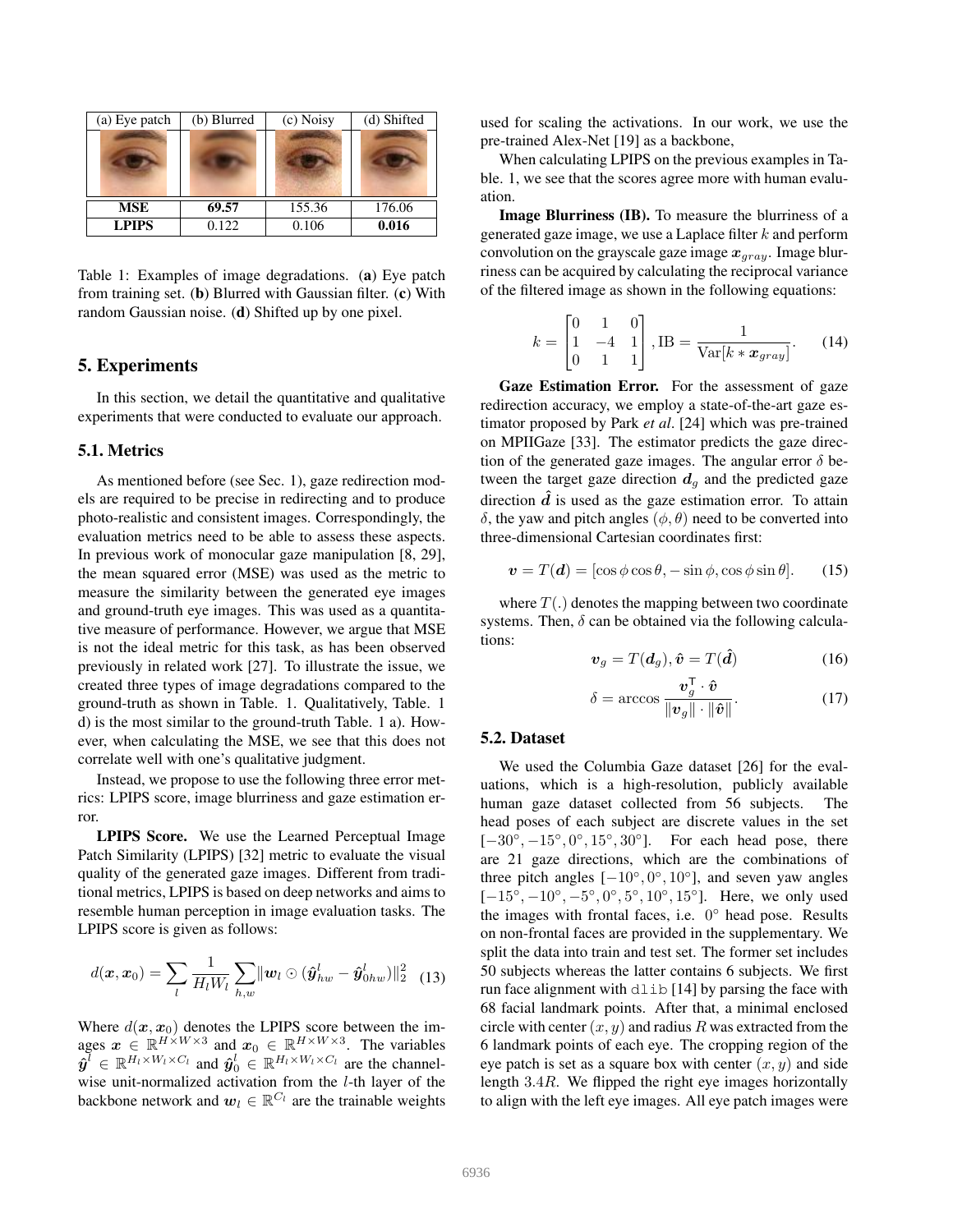resized to  $64 \times 64$ . Both the pixel values of images and gaze directions were normalized into the range  $[-1.0, 1.0]$ . Other publicly available gaze datasets, such as MPIIGaze [33] or EYEDIAP [7] only provide low-resolution images and would therefore introduce a bias towards low quality images. Therefore, these datasets were not suitable for our task.

## 5.3. Evaluation Protocol

We tested each model on the 6 subjects contained in the test set, which includes 252 eye patch images. For each image, we redirected the gaze into 20 gaze directions separately, excluding the gaze direction of the current image. Intuitively, it would be harder for the model to redirect the gaze if the target gaze direction is significantly different from the original gaze direction. Therefore, we defined the correction angle  $\gamma$  to indicate the angular difference between original and target gaze directions. It is calculated as follows:

$$
\boldsymbol{v}_g = T(\boldsymbol{d}_g), \boldsymbol{v}_r = T(\boldsymbol{d}_r) \tag{18}
$$

$$
\gamma = \arccos \frac{\boldsymbol{v}_g^{\mathsf{T}} \cdot \boldsymbol{v}_r}{\|\boldsymbol{v}_g\| \cdot \|\boldsymbol{v}_r\|} \tag{19}
$$

Where  $T(.)$  is the aforementioned mapping in Eq. 15.

#### 5.4. Comparison to State-of-The-Art

Baseline Model We adopt DeepWarp [8] as our baseline model. The original implementation uses 7 eye landmarks as input, including the pupil center. However, detecting the pupil center is very challenging task. Therefore we only used 6 landmarks as the input to DeepWarp. Unfortunately, evaluating the more recent work GazeDirector [29] with the proposed error metric is not possible, since their implementation is not available. Therefore, we did not compare GazeDirector in our paper.

Qualitative Evaluation Fig. 3 and Fig. 4 show the generated gaze images examples. Although both methods are capable of redirecting the gaze, we observe that the generated images of DeepWarp have several obvious defects. First, textures such as skin and eyebrows are more blurry. Second, the shapes of certain parts, such as the edges of eyelid (see Fig. 4), iris and eyeglasses (see Fig. 3), are distorted. In contrast, the generated gaze images of our proposed method are more faithful to the input images.

Quantitative Evaluation Fig. 5a plots the LPIPS scores of DeepWarp and our method. The range of correction angle is  $[4.9^\circ, 35.9^\circ]$ . From the figure we can see that our method achieves the lower LPIPS score than DeepWarp at every correction angle, which indicates that our method can generate gaze images that are perceptually more similar to the ground-truth images. This observation is consistent with the qualitative evaluation (Fig. 3 and Fig. 4).



Figure 3: Gaze redirection comparison.



Figure 4: Zoom-in detail comparison.

Fig. 5b plots the blurriness of the produced images. Our method outperforms the related work by a large margin, being closer to the blurriness observed in real images.

Fig. 5c presents the results of gaze estimation error. The error of our method is much lower than DeepWarp, which indicates that our method can redirect the gaze with a higher precision.

User Study In addition, we conducted a user study to compare the performance of DeepWarp [8] and our method. As the overall range of correction angle is  $[4.9^{\circ}, 35.9^{\circ}]$ , we split the generated gaze images into three groups: [ $4.9^\circ, 15.0^\circ$ ],  $(15.0^\circ, 25.0^\circ)$ ,  $(25.0^\circ, 35.9^\circ)$ , which represent the difficulty of gaze redirection from easy to hard. In each group, we randomly choose 19 pairs of images generated by both methods with the same input image and gaze direction. Two images in a pair were shown side by side to the user without any further information. The task for the users is to pick the gaze image that looks more realistic than the other.

In total, we have 16 users participated in our study. Table 2 shows the results of the user study. We can see that our method outperforms DeepWarp with a significant margin. The results of quantitative evaluations shown in Fig. 5 are consistent with the user assessment, which demonstrates the the metrics we used are effective in the evaluation of the gaze redirection task.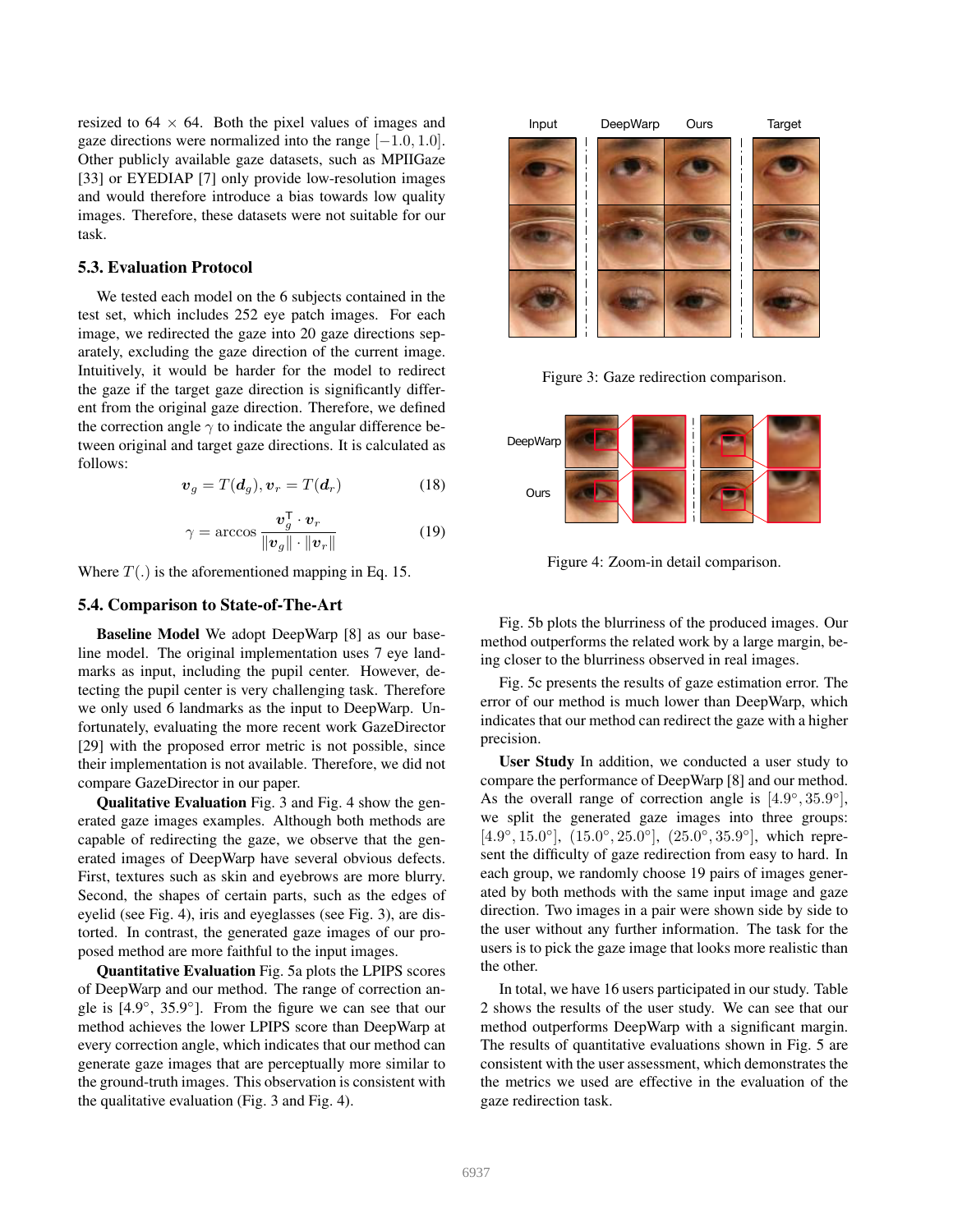

Figure 5: Quantitative evaluation results of DeepWarp and our method. (a) LPIPS score (lower is better). (b) Image blurriness (lower is better). (c) Gaze estimation error (lower is better)

| Group                          | DeepWarp [8] | Ours     |
|--------------------------------|--------------|----------|
| $[4.9^{\circ}, 15.0^{\circ}]$  | 21.9%        | 78.1%    |
| $(15.0^{\circ}, 25.0^{\circ}]$ | $9.0\%$      | $91.0\%$ |
| $(25.0^{\circ}, 35.9^{\circ})$ | $13.4\%$     | 86.6%    |

Table 2: Voting results of user study, comparing DeepWarp with our method. Each row sums up to 100 %.

#### 5.5. Ablation Study

To understand the effect of each component of our proposed model, we performed an ablation study. As mentioned in Sec. 3.1, besides the adversarial loss, there are three other loss terms: gaze estimation loss, reconstruction loss and perceptual loss. We trained a model for each one of these additional loss terms, where one of the terms was removed from the total loss.

Qualitative Results We show the results in Fig. 6. As can be seen from the second column of Fig. 6, the model is not able to maintain features from input images without  $\mathcal{L}_{rec}$ . The most significant example is in the first row, where the model without  $\mathcal{L}_{rec}$  does not preserve the rim of the eyeglasses.

When discarding  $\mathcal{L}_{gaze}$ , it can be observed that the model fails to redirect the gaze entirely. Therefore, we will not further consider models not using  $\mathcal{L}_{gaze}$  in the following quantitative evaluations.

Removal of  $\mathcal{L}_p$  causes reduced image quality as can be visually verified in the generated images. These show artifacts such as distortion of eyelid shape, iris and eyeglasses (Fig. 6).

Quantitative Results Fig 7a shows the LPIPS scores of the full model, a model without  $\mathcal{L}_{rec}$  and a model without  $\mathcal{L}_p$ . It is clear that the LPIPS score increases without either of  $\mathcal{L}_{rec}$  or  $\mathcal{L}_p$ , which indicates that both terms are essential for improving the visual quality of redirected gaze images.

The blurriness scores shown in Fig. 7b are also consistent with what has been observed in qualitative results, where the full model produces the sharpest images.

Fig. 7c presents the gaze estimation error. Removal of either  $\mathcal{L}_{rec}$  or  $\mathcal{L}_p$  does not significantly worsen the gaze estimation error, since the precision of redirection is mainly controlled by  $\mathcal{L}_{gaze}$ .

#### 5.6. Augmenting Gaze Data

Lastly, we investigated the feasibility of leveraging our method for the purpose of data augmentation for eye gaze estimation tasks. This is motivated by the rapid progress in deep-learning based gaze estimation (e.g., [33, 24]). While appearance-based gaze estimation techniques that use Convolutional Neural Networks (CNN) have significantly surpassed classical ones [33] in in-the-wild settings, there still remains a significant gap towards applicability in highaccuracy domains. The currently lowest reported personindependent error of 4.3° [6] is roughly equivalent to 4.7cm at a distance of 60cm. One reason for this relatively high error is the lack of sufficient training data. In particular, it is known that many datasets only cover a relatively small range of gaze angles due to hardware limitations. Therefore we propose to leverage our model for augmenting existing datasets, in order to expand the range of gaze directions and leading to better gaze estimation performance. To the best of our knowledge, this is the first time that potential of gaze redirecting models to improve gaze estimation models have been explored.

To assess the applicability of our method in this setting, we performed a proof-of-concept experiment indicating that our technique can fill in unseen gaze angles. First, we constructed two datasets.

The raw dataset contains all the eye images with  $10°$ pitch angles from the Columbia Gaze Dataset [26].

The augmented dataset contains the images from the raw dataset. Furthermore, we took the images of the 6 testing subjects (see Sec. 5.2), and used them to synthesize new gaze images with pitch angles  $-10°$  and  $0°$  respectively.

We trained two gaze estimators on the raw and augmented datasets respectively. Both estimators were constructed by the same VGG-16 [25] architecture. Since augmented dataset contains more images, we trained the corresponding estimator for less epochs. Implementation details can be found in the supplementary.

To test the estimators, we used two test sets. (1) Columbia Gaze. Since the eye images in Columbia Gaze dataset with pitch angles  $-10^\circ$  and  $0^\circ$  of the 50 training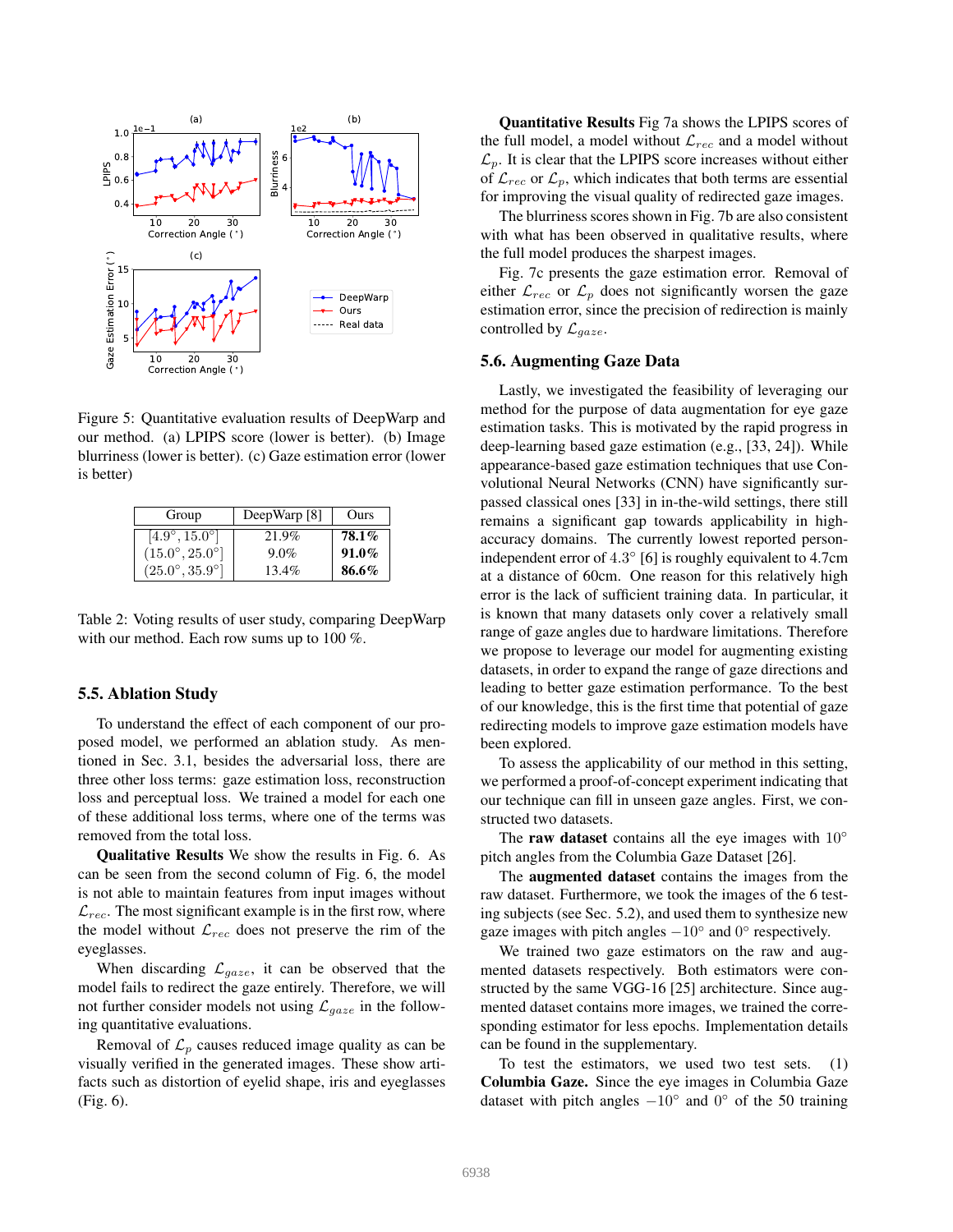

Figure 6: Gaze redirection results of (a) model without  $\mathcal{L}_{rec}$  and (b) model without  $\mathcal{L}_{gaze}$ , (c) model without  $\mathcal{L}_p$  and (d) full model.



Figure 7: Quantitative evaluation results of our full model, model without  $\mathcal{L}_{rec}$  and model without  $\mathcal{L}_p$ . (a) LPIPS score (lower is better). (b) Image blurriness (lower is better). (c) Gaze estimation error (lower is better)

subjects (see Sec. 5.2) have not been seen by the gaze estimators, we use these images as our test set without leaking information. (2) MPIIGaze. For cross-dataset evaluation, we take the test set of MPIIGaze [33], where the pitch angles are in the range  $[-20^{\circ}, 1.5^{\circ}]$ .

Results As shown in Table 3, the gaze estimator trained on the augmented dataset always performs better than the gaze estimator trained on the raw dataset. Intuitively, since the raw dataset only contains images with positive pitch an-

| <b>Dataset</b>  | Raw            | Augmented      |
|-----------------|----------------|----------------|
| Columbia        | $14.3^\circ$   | 6.9 $^{\circ}$ |
| <b>MPIIGaze</b> | $20.2^{\circ}$ | $14.0^\circ$   |

Table 3: Gaze estimation errors. Column name is the training set, while row name is the testing set.

gles, the trained estimator is expected to generalize poorly on the test set, where most samples have different pitch angles. In contrast, the augmented images aid the estimator in generalizing better to unseen angles, improving the test set performance.

## 6. Conclusion

In this paper, we propose a novel monocular gaze redirection method leveraging generative adversarial networks. The proposed method can generate photo-realistic eye images while preserving the desired gaze direction. In order to further refine the generated images, we incorporate a perceptual loss into the adversarial training and include a cycleconsistent loss to preserve personalized features. Extensive evaluations show that our approach outperforms previous state-of-the-art methods in terms of both image quality and redirection precision. Finally, we show that our gaze redirection method can benefit gaze estimation tasks by generating additional training data with controlled gaze directions.

#### 7. Acknowledgement

We thank the NVIDIA Corporation for the donation of GPUs used in this work.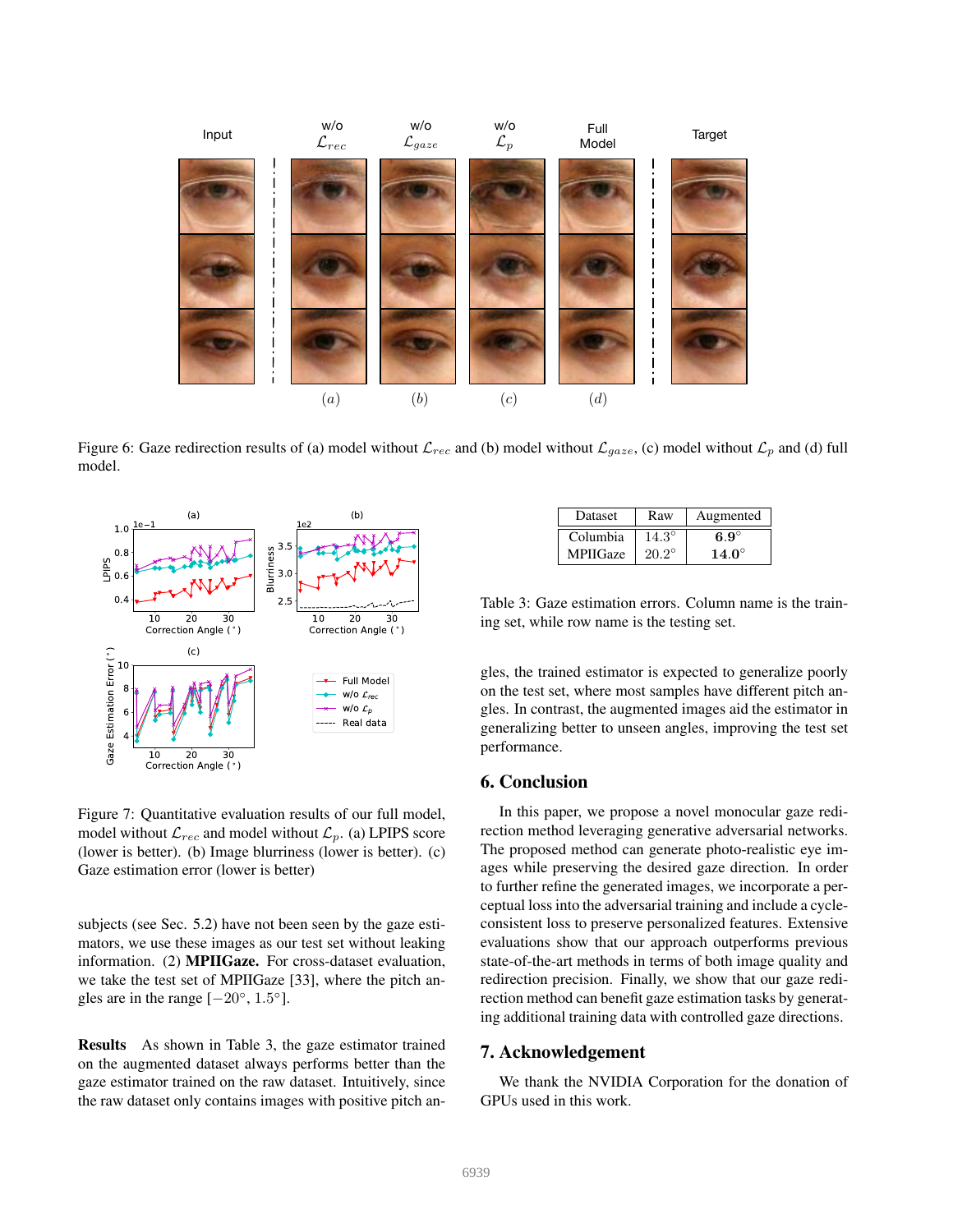## References

- [1] Eirikur Agustsson, Michael Tschannen, Fabian Mentzer, Radu Timofte, and Luc Van Gool. Generative adversarial networks for extreme learned image compression. *arXiv preprint arXiv:1804.02958*, 2018.
- [2] Martin Arjovsky, Soumith Chintala, and Léon Bottou. Wasserstein gan. *arXiv preprint arXiv:1701.07875*, 2017.
- [3] Michael Banf and Volker Blanz. Example-based rendering of eye movements. In *Computer Graphics Forum*, volume 28, pages 659–666. Wiley Online Library, 2009.
- [4] David Berthelot, Thomas Schumm, and Luke Metz. Began: Boundary equilibrium generative adversarial networks. *arXiv preprint arXiv:1703.10717*, 2017.
- [5] Antonio Criminisi, Jamie Shotton, Andrew Blake, and Philip HS Torr. Gaze manipulation for one-to-one teleconferencing. In *ICCV*, volume 3, pages 13–16, 2003.
- [6] Tobias Fischer, Hyung Jin Chang, and Yiannis Demiris. RT-GENE: Real-Time Eye Gaze Estimation in Natural Environments. In *ECCV*, September 2018.
- [7] Kenneth Alberto Funes Mora, Florent Monay, and Jean-Marc Odobez. Eyediap: A database for the development and evaluation of gaze estimation algorithms from rgb and rgb-d cameras. In *Proceedings of the ACM Symposium on Eye Tracking Research and Applications*. ACM, Mar. 2014.
- [8] Yaroslav Ganin, Daniil Kononenko, Diana Sungatullina, and Victor Lempitsky. Deepwarp: Photorealistic image resynthesis for gaze manipulation. In *European Conference on Computer Vision*, pages 311–326. Springer, 2016.
- [9] Ian Goodfellow, Jean Pouget-Abadie, Mehdi Mirza, Bing Xu, David Warde-Farley, Sherjil Ozair, Aaron Courville, and Yoshua Bengio. Generative adversarial nets. In *Advances in neural information processing systems*, pages 2672–2680, 2014.
- [10] Ishaan Gulrajani, Faruk Ahmed, Martin Arjovsky, Vincent Dumoulin, and Aaron C Courville. Improved training of wasserstein gans. In *Advances in Neural Information Processing Systems*, pages 5767–5777, 2017.
- [11] Xun Huang, Ming-Yu Liu, Serge Belongie, and Jan Kautz. Multimodal unsupervised image-to-image translation. In *Proceedings of the European Conference on Computer Vision (ECCV)*, pages 172–189, 2018.
- [12] Phillip Isola, Jun-Yan Zhu, Tinghui Zhou, and Alexei A Efros. Image-to-image translation with conditional adversarial networks. In *Proceedings of the IEEE conference on computer vision and pattern recognition*, pages 1125–1134, 2017.
- [13] Justin Johnson, Alexandre Alahi, and Li Fei-Fei. Perceptual losses for real-time style transfer and super-resolution. In *European conference on computer vision*, pages 694–711. Springer, 2016.
- [14] Davis E. King. Dlib-ml: A machine learning toolkit. *Journal of Machine Learning Research*, 10:1755–1758, 2009.
- [15] Diederik P Kingma and Jimmy Ba. Adam: A method for stochastic optimization. *arXiv preprint arXiv:1412.6980*, 2014.
- [16] Chris L Kleinke. Gaze and eye contact: a research review. *Psychological bulletin*, 100(1):78, 1986.
- [17] Daniil Kononenko and Victor Lempitsky. Learning to look up: Realtime monocular gaze correction using machine learning. In *Proceedings of the IEEE Conference on Computer Vision and Pattern Recognition*, pages 4667–4675, 2015.
- [18] Kyle Krafka, Aditya Khosla, Petr Kellnhofer, Harini Kannan, Suchendra Bhandarkar, Wojciech Matusik, and Antonio Torralba. Eye tracking for everyone. In *Proceedings of the IEEE conference on computer vision and pattern recognition*, pages 2176–2184, 2016.
- [19] Alex Krizhevsky, Ilya Sutskever, and Geoffrey E Hinton. Imagenet classification with deep convolutional neural networks. In *Advances in neural information processing systems*, pages 1097–1105, 2012.
- [20] Claudia Kuster, Tiberiu Popa, Jean-Charles Bazin, Craig Gotsman, and Markus Gross. Gaze correction for home video conferencing. *ACM Transactions on Graphics (TOG)*, 31(6):174, 2012.
- [21] Christian Ledig, Lucas Theis, Ferenc Huszár, Jose Caballero, Andrew Cunningham, Alejandro Acosta, Andrew P Aitken, Alykhan Tejani, Johannes Totz, Zehan Wang, et al. Photorealistic single image super-resolution using a generative adversarial network. In *CVPR*, volume 2, page 4, 2017.
- [22] Xudong Mao, Qing Li, Haoran Xie, Raymond YK Lau, Zhen Wang, and Stephen Paul Smolley. Least squares generative adversarial networks. In *Proceedings of the IEEE International Conference on Computer Vision*, pages 2794–2802, 2017.
- [23] Mehdi Mirza and Simon Osindero. Conditional generative adversarial nets. *arXiv preprint arXiv:1411.1784*, 2014.
- [24] Seonwook Park, Adrian Spurr, and Otmar Hilliges. Deep pictorial gaze estimation. In *Proceedings of the European Conference on Computer Vision (ECCV)*, pages 721–738, 2018.
- [25] Karen Simonyan and Andrew Zisserman. Very deep convolutional networks for large-scale image recognition. *arXiv preprint arXiv:1409.1556*, 2014.
- [26] Brian A Smith, Qi Yin, Steven K Feiner, and Shree K Nayar. Gaze locking: passive eye contact detection for humanobject interaction. In *Proceedings of the 26th annual ACM symposium on User interface software and technology*, pages 271–280. ACM, 2013.
- [27] Zhou Wang and Alan C Bovik. Mean squared error: Love it or leave it? a new look at signal fidelity measures. *IEEE signal processing magazine*, 26(1):98–117, 2009.
- [28] Lior Wolf, Ziv Freund, and Shai Avidan. An eye for an eye: A single camera gaze-replacement method. In *2010 IEEE Computer Society Conference on Computer Vision and Pattern Recognition*, pages 817–824. IEEE, 2010.
- [29] Erroll Wood, Tadas Baltrušaitis, Louis-Philippe Morency, Peter Robinson, and Andreas Bulling. Gazedirector: Fully articulated eye gaze redirection in video. In *Computer Graphics Forum*, volume 37, pages 217–225. Wiley Online Library, 2018.
- [30] Wayne Wu, Yunxuan Zhang, Cheng Li, Chen Qian, and Chen Change Loy. Reenactgan: Learning to reenact faces via boundary transfer. In *Proceedings of the European Conference on Computer Vision (ECCV)*, pages 603–619, 2018.